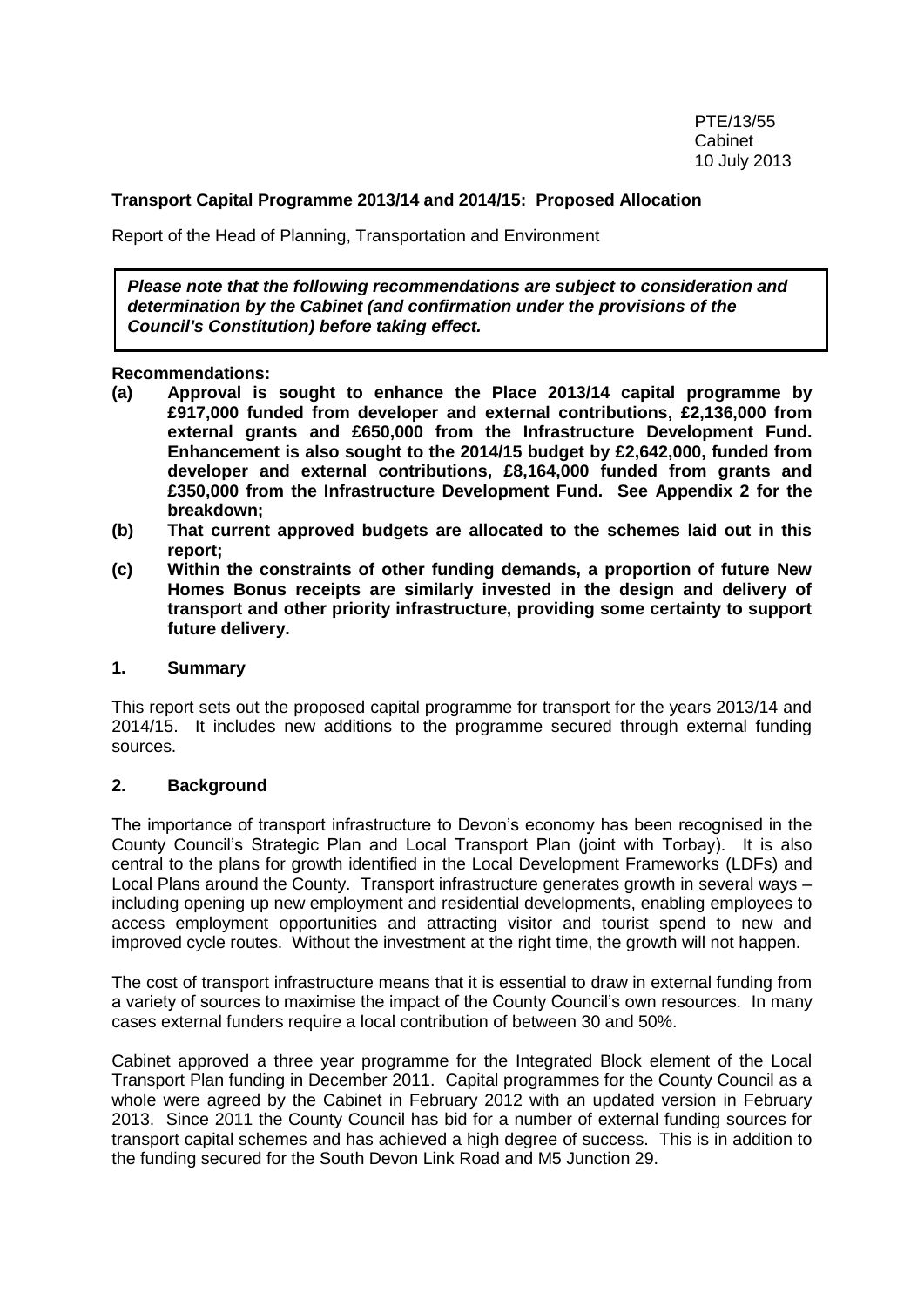Funding has been awarded to or is anticipated for:

- Newcourt station, Exeter (New Stations Fund)
- Tithebarn Link Road, Exeter (Local Pinch Pinch Point Fund and Regional Growth Fund)
- Crediton Link Road (Local Pinch Point Fund)
- Bridge Road (Regional Growth Fund subject of a separate report to this Cabinet meeting)
- Exeter Airport Access (Regional Growth Fund subject of a separate report to this Cabinet meeting)
- Dartmoor Cycle Schemes (Linking Communities Cycling in National Parks: awaiting confirmation)
- Gem Bridge / Grenofen Tunnel (Cycle West Europe)

The above funding sources total approximately £12.95m and are supplemented by contributions from other sources such as district council partners and developer Section 106 agreements. The County Council's investment in design costs has also enabled the Highways Agency to successfully secure a total of £6.4m for three schemes at M5 junctions in Devon to be built by March 2015. In addition to the external sources noted above a further £2.293m has been allocated from the New Homes Bonus grant to a new Infrastructure Development fund. Significant other contributions have been sources from Section 106 agreements and partners such as District Councils and there are continuing Local Sustainable Transport Fund programmes to 2014/15.

The total transport capital programme for Devon for the 2013/14 and 2014/15 period (excluding Highways Agency schemes but including external sources) is expected to be approximately £132.77m. The success in attracting external funds means that the County Council's approved funding can be repackaged to create match funding for further external bids and undertake other priority works.

#### **3. Proposal**

Several years of forward funded design work, land negotiations and bid development is expected to result in one of the largest transport non-maintenance programmes in many years. There are two main categories of schemes – the first providing major infrastructure and the second smaller schemes that together form a significant investment in the sustainable transport network.

The total programme for Devon to 2014/15 including schemes being implemented by the Highways Agency is £144.67m. A detailed programme can be found in Appendix 1.

#### **Large Infrastructure Schemes**

There are two main elements within this category, the first being schemes that are now ready to be constructed by the County Council over the two year period from 2013/14 totalling £135.23m. These include:

- Holsworthy Agri Centre Access (includes new roundabout and footway / cycleway access from the town): £0.9m (the subject of a separate report to this Cabinet)
- A39 Roundswell Roundabout junction improvement: £1.2m
- Crediton Link Road: £8.5m
- Tithebarn Lane Link Road, Exeter £5.2m
- Newcourt Rail Station: £1.7m
- Cranbrook Rail Station: £3.7m
- Exe Estuary Cycle Route (Clyst Bridge and Turf Lock to Powderham): £2.999m
- A380 South Devon Link Road: £119.9m (construction completed 2015/16)
- A38 Deep Lane Junction Improvement: £0.73m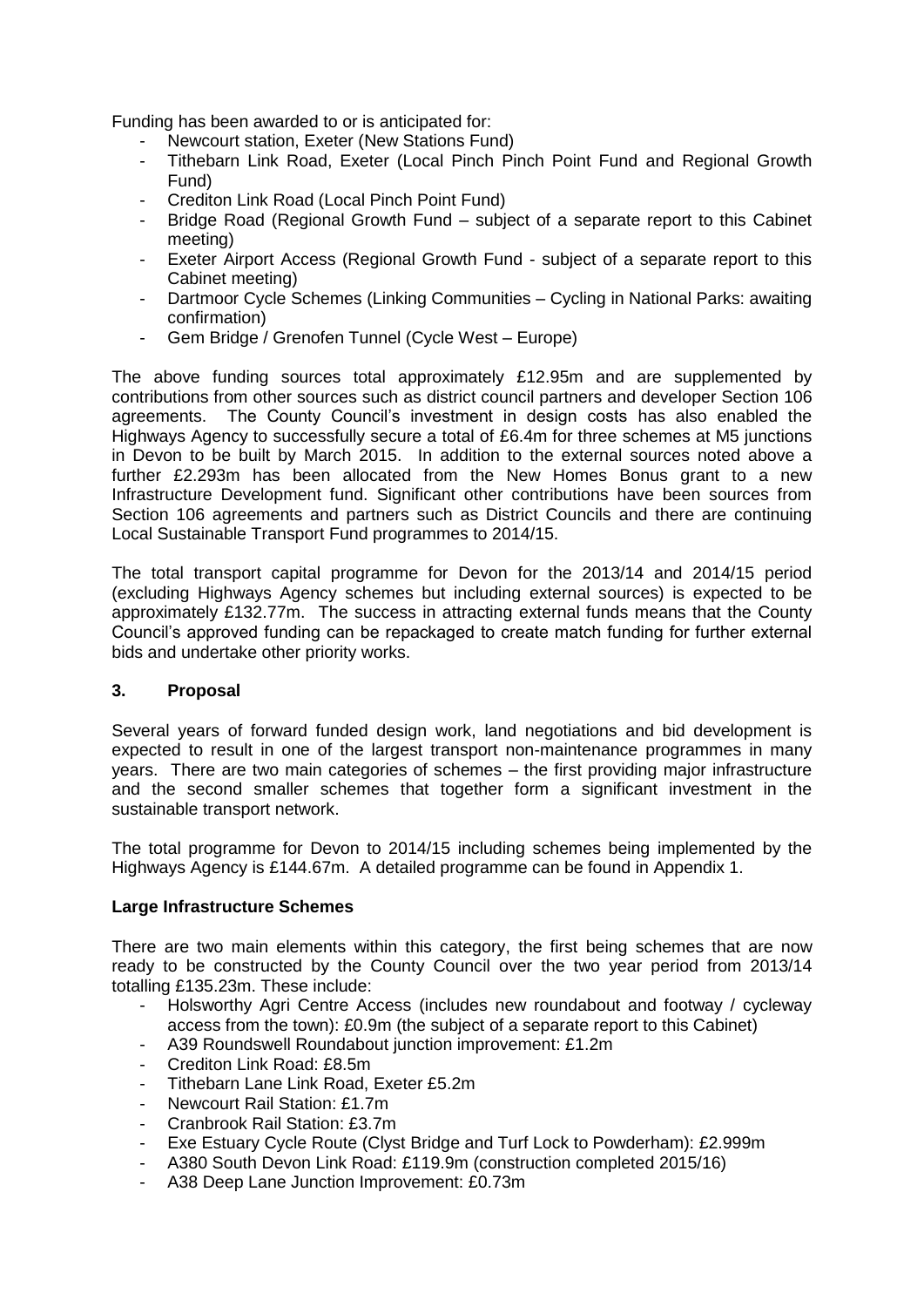The Highways Agency will be implementing a further four schemes on the M5 / A38 corridor through Devon over the same period totalling £11.9m (excluding DCC contributions) at Junction 27, Junction 30, A38 Splatford Split (the subject of a separate report to this Cabinet) and A38 Drumbridges Junction.

The second element of major scheme work in the programme is the design and preparation of future schemes. Recent experience has demonstrated that well developed schemes that have addressed the majority of key stages such as detailed design and land requirements have been successful in drawing on external competitive funding sources such as the Local Pinch Point Fund.

One such competitive fund is the devolved major scheme funding administered by the Heart of the South West Local Transport Board (LTB). The initial programme of schemes will be implemented in the period 2015 to 2019. The Devon schemes that have been submitted to the LTB are:

- A382 and Jetty Marsh Stage 2, Newton Abbot
- Alphington Park and Ride, Exeter
- Bridge Road, Exeter
- Marsh Barton rail station, Exeter (joint with Edginswell station in Torbay)
- Tavistock railway extension from Bere Alston
- A361 Tiverton Eastern Urban Extension access junction

Significant development funding is allocated in the programme to progress these schemes through design and land acquisition towards construction in the 2015-2019 period.

A further set of schemes, primarily related to growth plans in Local Plans and Local Development Frameworks (LDFs), is also being progressed.

The total cost of large scheme preparation is £2.542m over the two year period.

#### **Other Schemes**

The County Council's success in securing external funding for sustainable transport schemes has resulted in a large programme for 2013/14 and 2014/15 building on some of the major cycle route schemes noted above. A wide range of walking, cycling, bus and rail schemes will be funded from a variety of sources, Local Transport Plan Integrated Block, Section 106 agreements and the continuation of the three Government funded Local Sustainable Transport Fund programmes. These include:

- Cycle parking at schools and a large number of market and costal towns;
- Bus, rail and cycle access to rail stations (including the £620,000 improvement of Exeter Central Station forecourt);
- New and improved walking and cycling improvements in the Kingskerswell area to complement the South Devon Link Road;
- The introduction of real time bus information across Devon (in partnership with Torbay Council);
- New and improved bus waiting facilities across the County;
- Design, land and construction of further sections of strategic cycle routes including the Tarka Trail, Granite Way, Drakes Trail, Pegasus Way and Ruby Way;
- Links to strategic cycle routes including Northern Exmouth to Exe Estuary;
- New local cycle routes connecting residential areas with schools and local facilities including Sidbury to Sidford and Ogwell to Newton Abbot;
- Public Rights of Way improvements including routes diverted due to storm damage and new sections of the South West Coast Path at Strete and Watermouth Castle;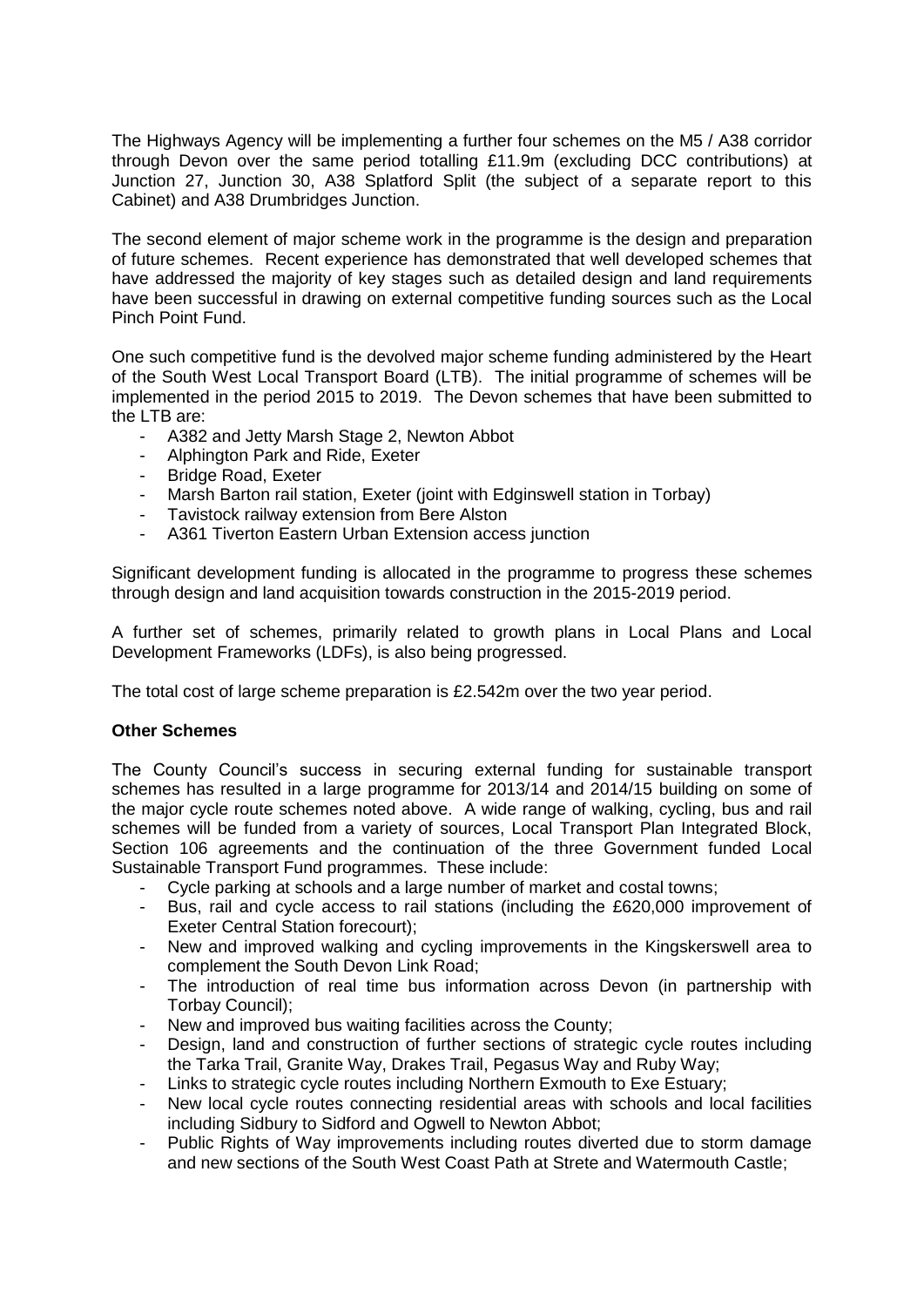- Traffic management schemes incorporating improved walking and cycling facilities including South Town, Kenton and Redworth Junction, Totnes;
- Casualty and Severity Reduction schemes;
- Local schemes including walking, cycling and traffic management developed in conjunction with members and local communities;
- Walking and cycling routes in Exeter.

The majority of schemes will be implemented over the two year period to March 2015 but some funding will be allocated to design work and land purchase for the next batch of schemes from April 2015. The total cost of these schemes is £8.67m.

## **4. Consultations/Representations/Technical Data**

The majority of schemes have been developed through several levels of consultation processes and wider discussions with the public and partners. Many of the larger schemes have been developed as part of Local Plan and Local Development Framework Infrastructure Plans for new development and the extensive public consultation associated with these. The County Council is also working closely with several district councils on detailed masterplans for major new developments and their associated infrastructure.

The wider approach to transport investment was developed and widely consulted upon with the public and stakeholders through the joint Devon and Torbay Local Transport Plan 2011 to 2026, adopted by the Council in 2011.

Specific bids for funds have involved widespread consultation on potential schemes with partners including Dartmoor National Park, District Councils, Town / Parish Councils, developers, land owners and transport operators including Network Rail, First Great Western and Stagecoach.

The effectiveness of the consultation work to date has been demonstrated by the successful bids for external funding, many of which require a high degree of partnership working to succeed.

Individual schemes have been the subject of further detailed consultation with the public and relevant stakeholders. This is reflected in the relevant Cabinet and HATOC reports. The Local Schemes programme is based on requests from members and the public.

#### **5. Financial Considerations**

The package of schemes in this report totalling £132.77m is funded by a range of funding sources. Some of these have already been incorporated into the capital programme but it is recommended that this is further enhanced with the following:

| Funding Source / Scheme   2013/14 |                                        | 2014/15 | <b>Total</b> |
|-----------------------------------|----------------------------------------|---------|--------------|
| £,000                             |                                        |         |              |
| <b>Local Pinch Point Fund</b>     | 1,481                                  | 3,238   | 4,719        |
| <b>Regional Growth Fund</b>       | 815                                    | 4,185   | 5,000        |
| Linking Communities               | $-$ Awaiting confirmation of bid award |         |              |
| Dartmoor Cycle Network            |                                        |         |              |
| Section 106 Agreements #          | 330                                    | 2,522   | 2,852        |

# Detailed list in Appendix 2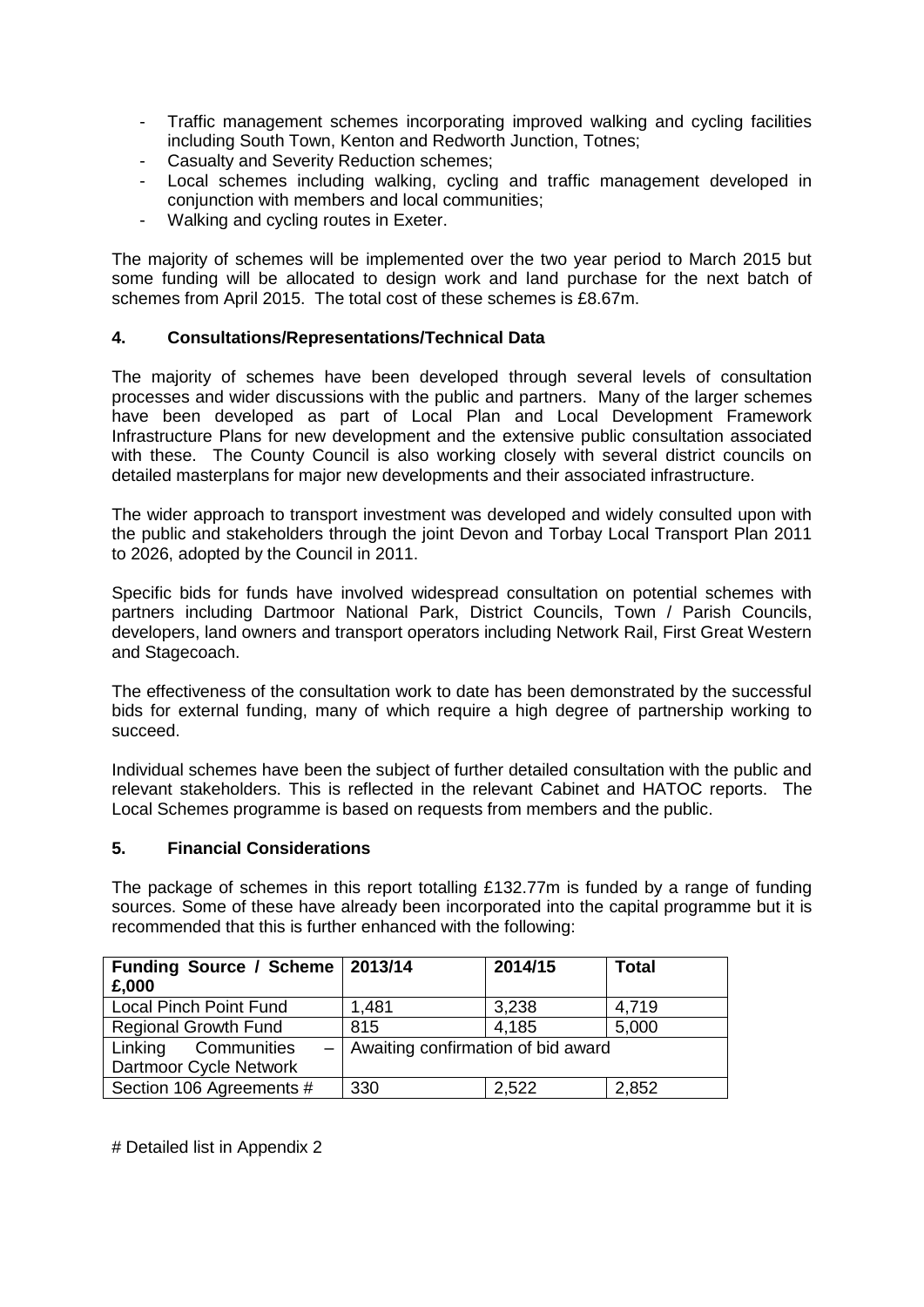The breakdown of funding sources is shown in Appendix 1. The Local Transport Plan Integrated Block element of funding is approximately 10% over programmed to allow for slippage due to factors such as delays in land negotiation.

It is important that there is a continued stable funding programme for transport infrastructure in Devon beyond March 2015. The level of Government funding for transport from 2015 is uncertain pending the clarification of the Comprehensive Spending Review for the period to 2019. However it is known that there will be further opportunities to bid for funding beyond that point from a number of sources including the Local Transport Board, Single Local Growth Fund and (subject to further confirmation) European Transition funding. These and other sources such as Community Infrastructure Levy raised by District Councils will require match funding from DCC sources to make new infrastructure and therefore growth a reality.

## **6. Sustainability Considerations**

The wider environmental, social and economic impacts of the major transport schemes and transport strategies have been considered through the development of the Local Plan / LDFs and the Local Transport Plan. Overall these are considered to be strongly positive, particularly where growth supported by infrastructure leads to direct economic and social benefits. Careful planning and understanding of environmental issues will ensure that impacts are minimised.

The detailed impacts of individual schemes will be set out in the relevant Cabinet and HATOC reports.

## **7. Carbon Impact Considerations**

The reduction of carbon emissions as part of a high quality environment is one of the twin priorities for the Local Transport Plan alongside economic growth. This parallels the priorities in the National Planning Policy Framework and the Local Plans and Local Development Frameworks which draw on it.

#### **8. Equality Considerations**

Many of the schemes in the transport capital programme make a considerable contribution to supporting equality of opportunity. This applies to schemes of all sizes from those that reduce barriers to movement for those on foot e.g. dropped kerbs and new pedestrian crossings and cycle routes to major schemes that open up new housing and access to employment in a locality. A formal assessment of the equality impacts of the Local Transport Plan was undertaken as part of its development. A similar process is undertaken for Local Plans. Equality Impact and Needs Assessments will be undertaken for individual larger schemes and included in the relevant scheme approval report(s) to Cabinet and HATOCs.

#### **9. Legal Considerations**

The lawful implications and consequences of the proposals and recommendations have been considered and taken into account in the preparation of this report/formulation of the recommendations set out above. This process will also be applied to individual schemes within the programme and included in relevant scheme approval reports.

#### **10. Risk Management Considerations**

The programme of schemes has been designed to manage the risk of either insufficient funding being available to complete a scheme and / or the funding conditions of an external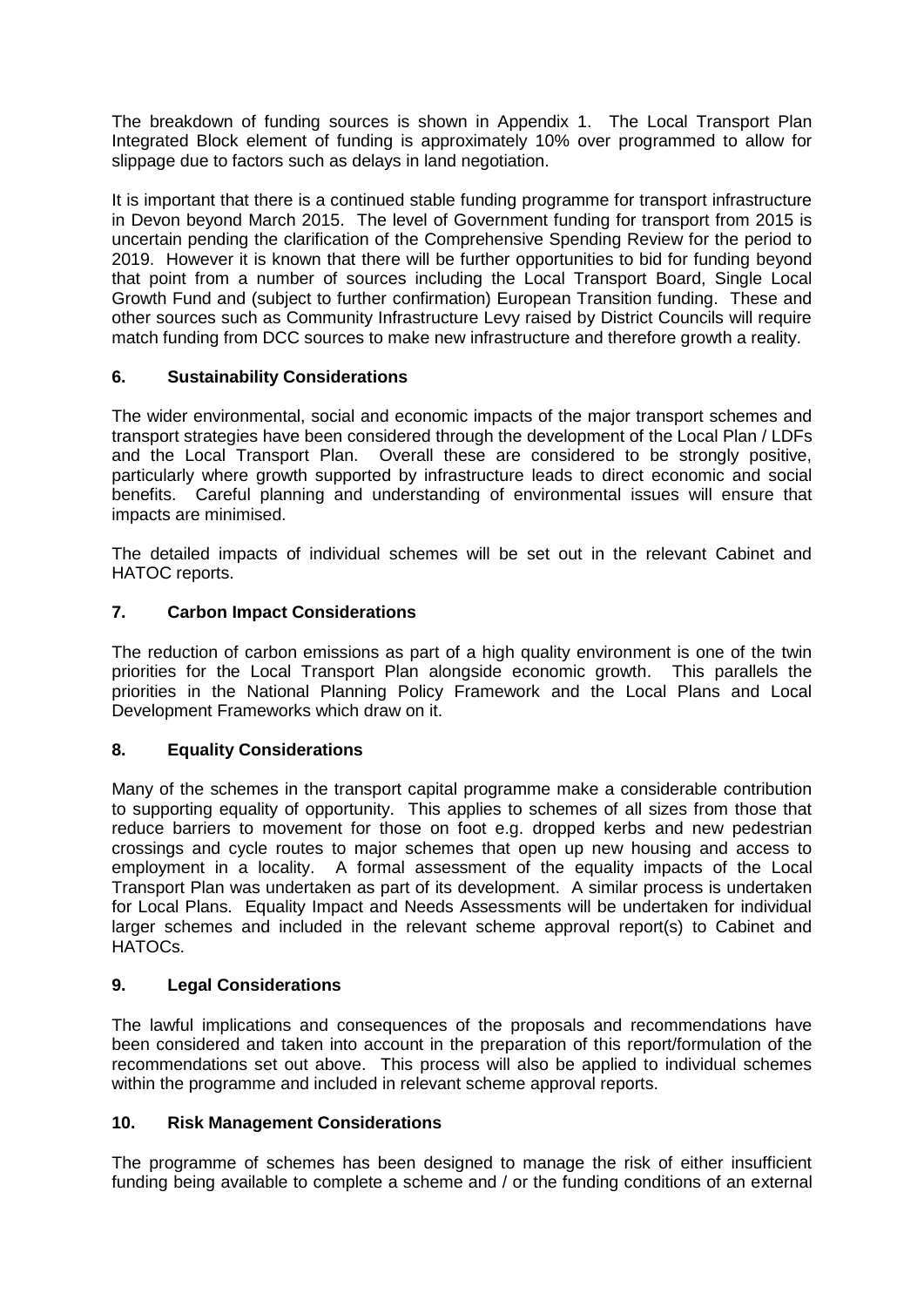source not being met. An element of over programming is included to allow for any slippage in the programme due to factors such as land negotiations or changes to local priorities. Funding has been programmed to take account of the complexity of schemes and the ability to deliver within each financial year.

## **11. Public Health Impact**

The programme of schemes continues the County Council's significant on-going investment in delivering high quality walking and cycling routes alongside effective public transport options. This includes targeted improvements to offer walking and cycling opportunities to a larger part of the population and particularly for regular short journeys such as school and employment. The investment in leisure cycle routes and Public Rights of Way forms part of the strategy to introduce residents and visitors to regular levels of activity which then regularly lead to greater activity for utility journeys. Together these will make a major contribution to improving public health in Devon.

## **12. Options/Alternatives**

Schemes in the programme have been assessed against a range of criteria. These include their fit with the policies and strategies in the Local Transport Plan, County Council Strategic Plan and Local Plans / LDFs as well as deliverability and value for money. There is a particular emphasis on schemes that contribute to economic growth, public health and carbon reduction. A number of local schemes have been developed directly in conjunction with the local community. Some external funding sources are targeted at specific schemes or groups of schemes.

## **13. Reason for Recommendation/Conclusion**

This programme of investment in transport infrastructure has been developed to ensure value for money against the County Council's objectives of economic growth, improving public health and carbon reduction. Deliverability has also been a key consideration.

> Dave Black Head of Planning, Transportation and Environment

#### **Electoral Divisions: All**

Cabinet Member for Economy and Growth: Councillor Andrew Leadbetter Cabinet Member for Highway Management and Flood Prevention: Councillor Stuart Hughes

*Strategic Director, Place: Heather Barnes* 

Local Government Act 1972: List of Background Papers

Contact for enquiries: Andrew Ardley

Room No. AB2 Lucombe House

Tel No: (01392) 383528

Background Paper **Date Date Containers** Date **File Reference** 

Nil

aa280613cab Transport Capital Programme 2013-14 and 2014-15 sc 03 030713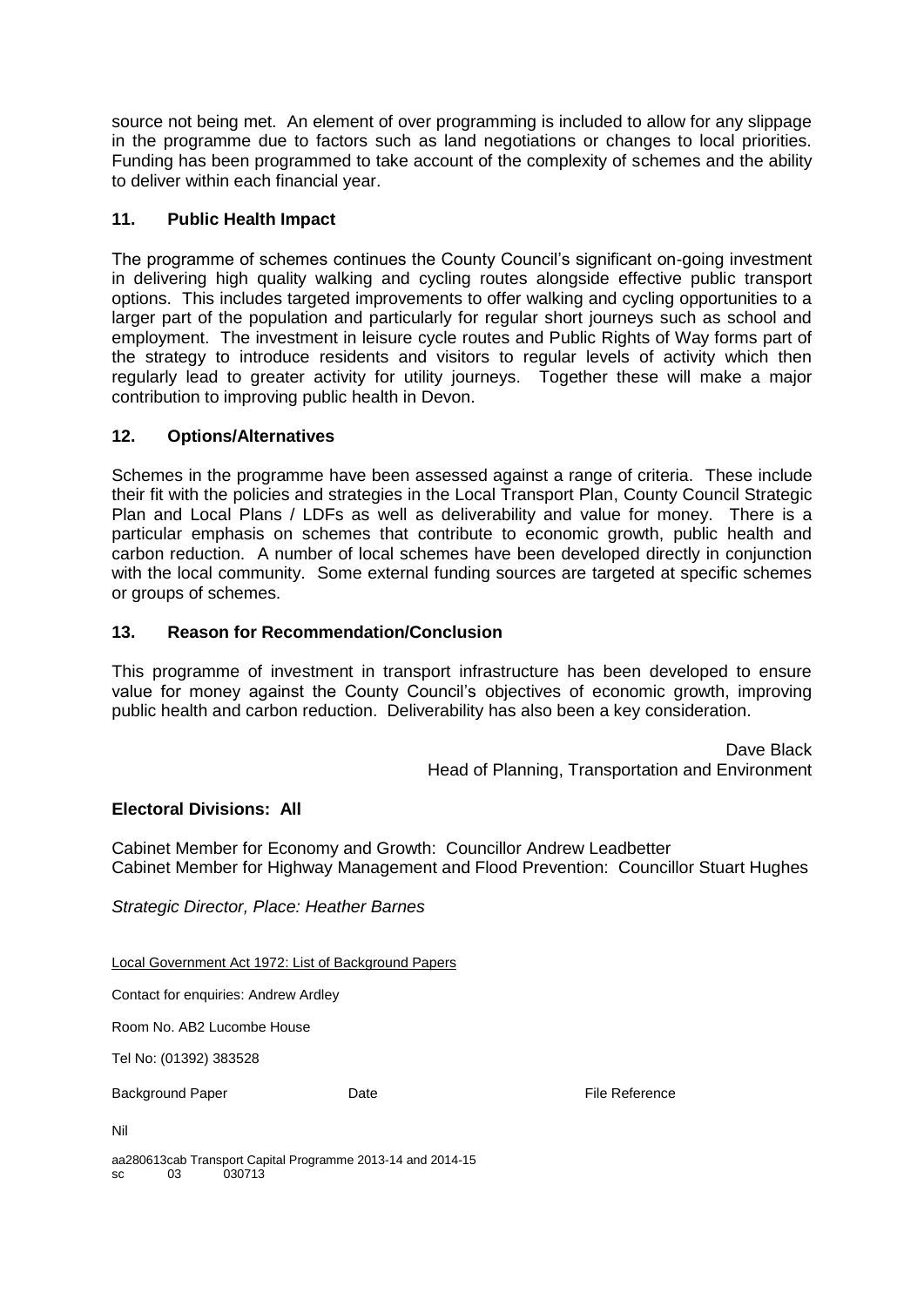# All figures are £,000

Note that budgets have been reprofiled to match planned spend and will not therefore reconcile to the latest approved budget.

| <b>Funding Sources £,000</b>                 |                 |         |              |  |  |
|----------------------------------------------|-----------------|---------|--------------|--|--|
|                                              | 2013/14         | 2014/15 | <b>Total</b> |  |  |
| <b>Integrated Block</b>                      | 6,709           | 7,156   | 13,865       |  |  |
| LPPF                                         | 1,481           | 3,238   | 4,719        |  |  |
| External                                     | 6,690           | 11,423  | 18,113       |  |  |
| S <sub>106</sub>                             | 2,694           | 5,298   | 7,993        |  |  |
| Corporate                                    | 11,763          | 13,966  | 25,729       |  |  |
| Cap Receipts                                 | 0               | 481     | 481          |  |  |
| Invest in Devon                              | 1,164           | 880     | 2,044        |  |  |
| <b>LSTF Access to Stations</b>               | 263             | 90      | 353          |  |  |
| <b>LSTF Access to</b>                        |                 |         |              |  |  |
| Employment                                   | 395             | 250     | 665          |  |  |
| <b>LSTF Access to Education</b>              | 120             | 100     | 220          |  |  |
| <b>DfT Dartmoor (Linking</b><br>Communities) | To be confirmed |         |              |  |  |
| <b>DfT Major Scheme</b>                      | 43,872          | 16,526  | 60,398       |  |  |
| <b>LPSA</b>                                  | 186             | 0       | 186          |  |  |
| <b>New Stations Fund</b>                     | 0               | 741     | 741          |  |  |
| <b>Regional Growth Fund</b>                  | 815             | 4,185   | 5,000        |  |  |
| Cycle West (Europe)                          | 20              | 0       | 20           |  |  |
| <b>New Homes Bonus</b>                       |                 |         |              |  |  |
| Infrastructure Fund                          | 1,150           | 350     | 1,500        |  |  |
| <b>Total</b>                                 | 68,075          | 64,694  | 132,769      |  |  |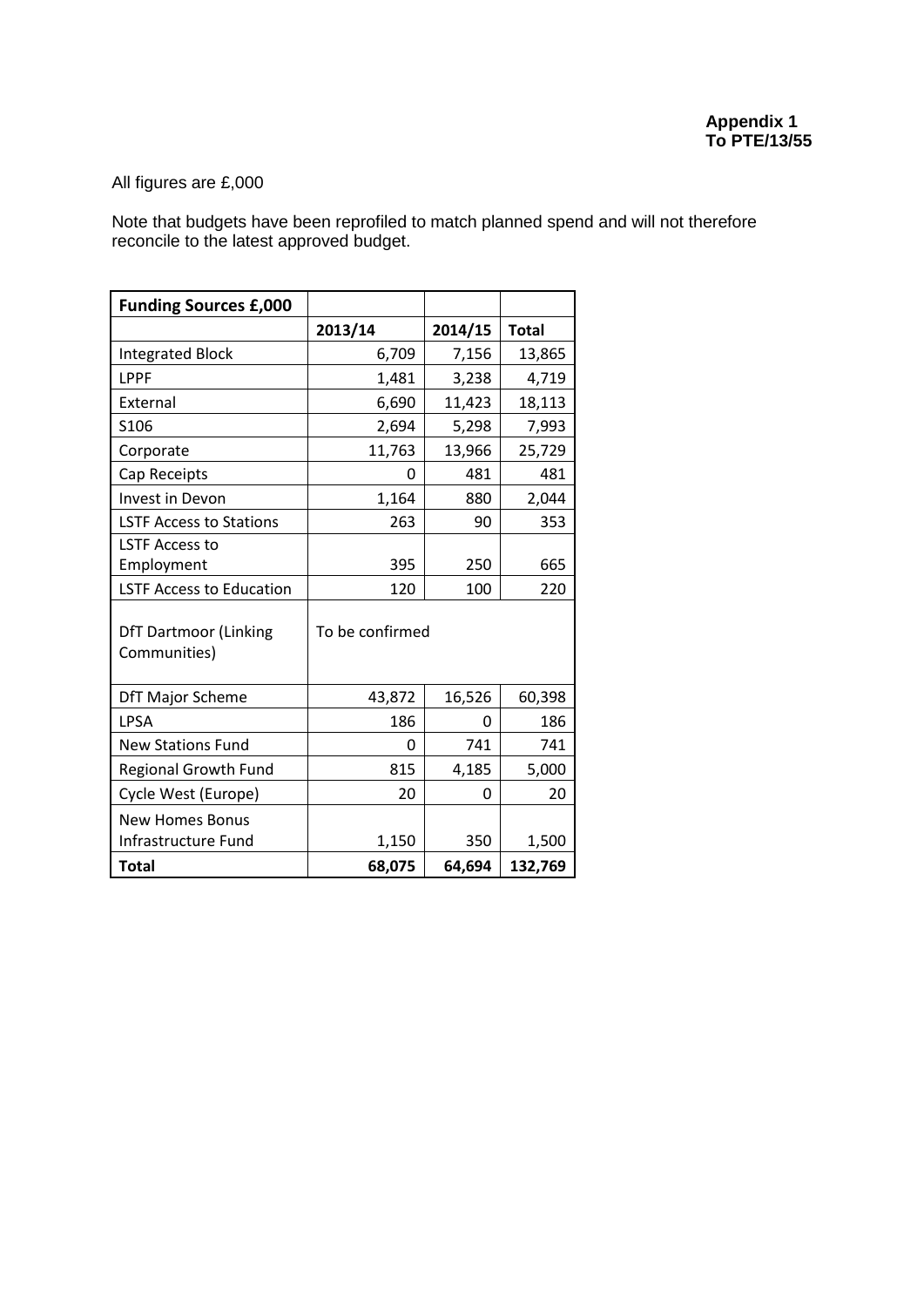| <b>Countywide Programme</b><br>£,000                                                             | 2013/14  | 2014/15     | <b>Total</b> |
|--------------------------------------------------------------------------------------------------|----------|-------------|--------------|
| <b>Smarter Travel - South West</b><br><b>Smartcard Project</b>                                   | 20       | 0           | 20           |
| Countywide Bus Real Time<br><b>Information System (Back</b><br>office)                           | 50       | 161         | 211          |
| Countywide Bus Real Time<br>Information System (On-street<br>signing)                            | 50       | 100         | 150          |
| Countywide Bus Real Time<br>Information System (bus<br>priority at traffic signals)              | 50       | 100         | 150          |
| Devon Metro Station<br>Programme - Exeter Central<br><b>Rail Station Forecourt</b>               | 620      | 0           | 620          |
| Devon Metro Station<br>Improvements - Access To<br><b>Morchard Road Station</b>                  | 5        | 0           | 5            |
| Devon Metro Station<br>Programme - Newton Abbot<br>bridge access - Jacobs                        | 15       | 25          | 40           |
| <b>Devon Metro Station</b><br>Programme - Barnstaple<br><b>Station forecourt</b><br>improvements | 30       | 0           | 30           |
| <b>Devon Metro Station</b><br>Programme - Exmouth Public<br><b>Transport Interchange</b>         | 65       | 80          | 145          |
| Devon Metro Station<br>Programme - Pinhoe Rail<br><b>Station Car Park</b>                        | 18       | 30          | 48           |
| Devon Metro Station<br>Programme - Old Rydon Lane -<br><b>Newcourt Station footpath</b>          |          |             |              |
| upgrade<br>Devon Metro Station<br>Programme - Newcourt                                           | 30<br>50 | 200<br>1441 | 230<br>1491  |
| Devon Metro Station<br>Programme - Marsh Barton                                                  | 60       | 0           | 60           |
| Devon Metro Station<br>Programme - Cranbrook<br><b>Station</b>                                   | 2000     | 1786        | 3786         |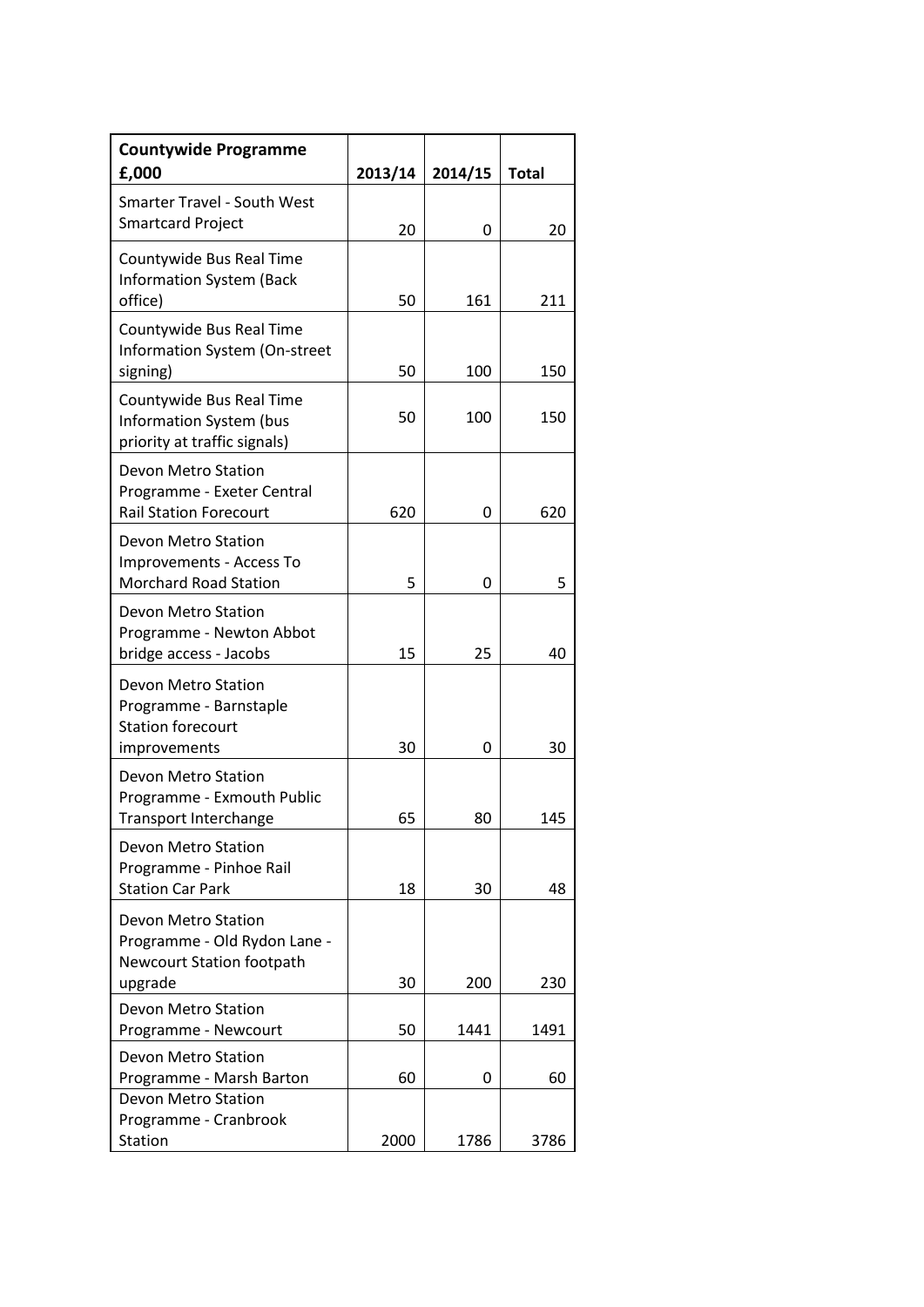| <b>Countywide Programme</b>                                             |         |         |       |
|-------------------------------------------------------------------------|---------|---------|-------|
| £,000                                                                   | 2013/14 | 2014/15 | Total |
| Devon Metro Station<br>Programme - SWML Study                           | 40      | 0       | 40    |
| <b>Exeter St Davids Forecourt</b>                                       |         |         |       |
| Shelter                                                                 | 12      | 0       | 12    |
| Devon Metro Station<br>Programme - Exeter Central<br>New North Road Bus |         |         |       |
| Interchange                                                             | 25      | 25      | 50    |
| Devon Metro Station<br>Programme - Eggesford Car<br>Park                | 5       | 0       | 5     |
| Devon Metro Station<br>Programme - Exeter St Thomas                     |         |         |       |
| access improvements                                                     | 25      | 35      | 60    |
|                                                                         | 3,170   | 3,983   | 7,132 |

| Market and Coastal Town and Rural Devon Programme - Large Schemes £,000 |         |         |              |                                               |  |  |  |  |
|-------------------------------------------------------------------------|---------|---------|--------------|-----------------------------------------------|--|--|--|--|
| <b>Scheme</b>                                                           | 2013/14 | 2014/15 | <b>Total</b> | <b>Notes</b>                                  |  |  |  |  |
| <b>Crediton Link Road</b>                                               | 5,000   | 3,568   | 8,568        |                                               |  |  |  |  |
| A39 Roundswell<br>Roundabout                                            | 500     | 950     | 1,450        |                                               |  |  |  |  |
| A38 Drumbridges<br>Junction                                             | 800     | 500     | 1,300        | DCC contribution to Highways Agency<br>scheme |  |  |  |  |
| Holsworthy Agi-<br><b>Centre Access</b>                                 | 150     | 758     | 908          | Access junction and footway / cycleway        |  |  |  |  |
| A38 Deep Lane<br>Junction                                               | 55      | 675     | 730          |                                               |  |  |  |  |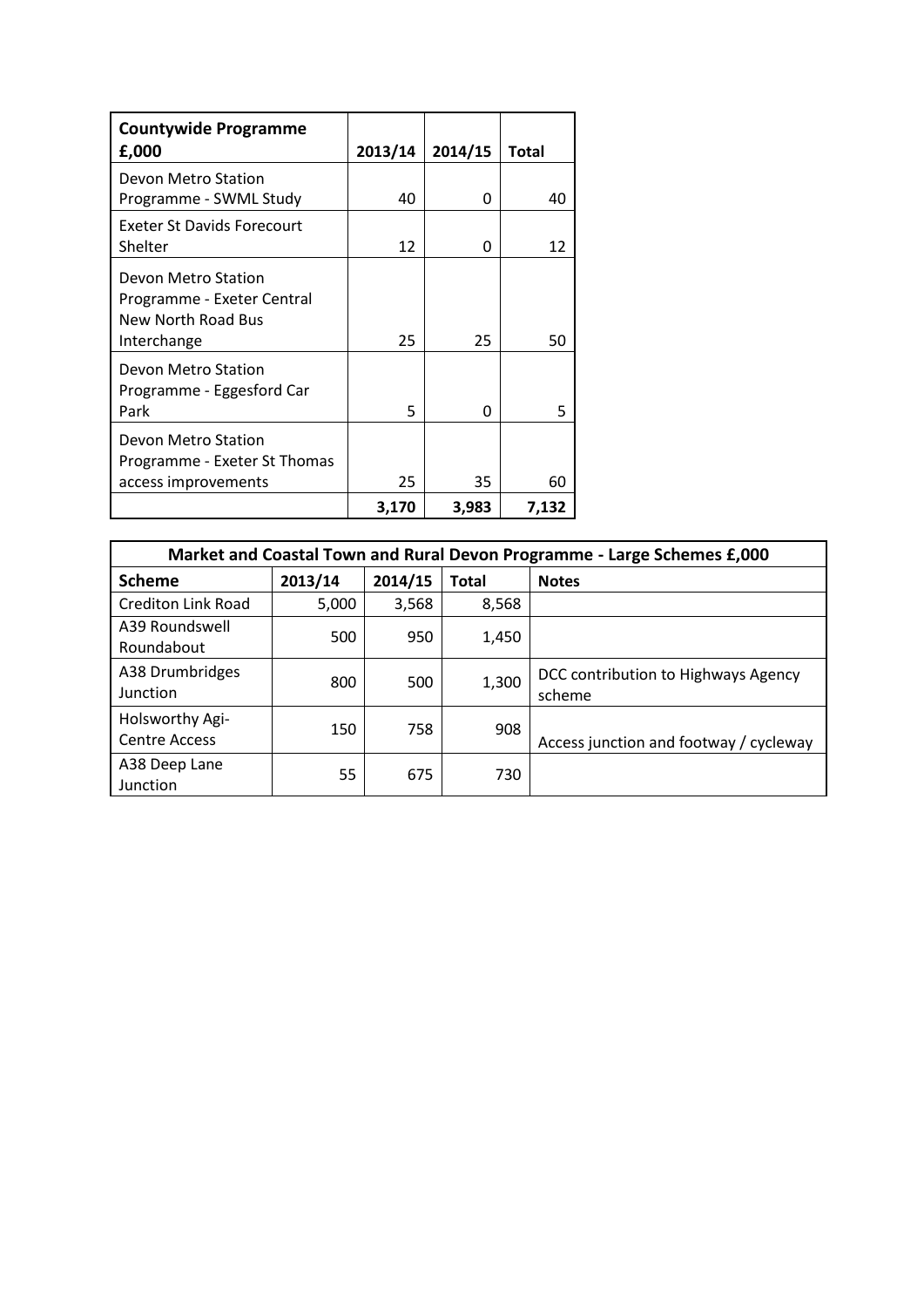| Market and Coastal Town and Rural Devon Programme - Large Schemes £,000                 |         |                                                    |              |                                                                                                                                                                                                                                                                                                                                                                                                                                                                                                                                                                                                                |  |  |  |
|-----------------------------------------------------------------------------------------|---------|----------------------------------------------------|--------------|----------------------------------------------------------------------------------------------------------------------------------------------------------------------------------------------------------------------------------------------------------------------------------------------------------------------------------------------------------------------------------------------------------------------------------------------------------------------------------------------------------------------------------------------------------------------------------------------------------------|--|--|--|
| <b>Scheme</b>                                                                           | 2013/14 | 2014/15                                            | <b>Total</b> | <b>Notes</b>                                                                                                                                                                                                                                                                                                                                                                                                                                                                                                                                                                                                   |  |  |  |
| <b>Scheme Preparation</b>                                                               | 1,253   | 1,061                                              | 2,314        | A361, Heywood Road junction; A39<br>Bickleigh Road junction; A39 Rumsam<br>Roundabout; A39 Portmore<br>Roundabout; A361 Barnstaple - South<br>Molton; A361 Borners Bridge<br>junction; B3232 Roundswell<br>Employment Access; Pathfields Phase 4<br>access, South Molton; Cullompton<br>Eastern Distributor Road, M5 Junction<br>28; Axminster Relief Road; Dinan Way,<br>Exmouth; A379 Clyst St Mary; A382 /<br>Jetty Marsh, Newton Abbot; A303<br>improvements, Devon, Bere Alston -<br>Tavistock rail line extension;<br>Okehampton Relief Road; Decoy<br>Industrial Estate access road and cycle<br>route. |  |  |  |
| M5 Junction 28                                                                          | 543     | 35                                                 | 578          |                                                                                                                                                                                                                                                                                                                                                                                                                                                                                                                                                                                                                |  |  |  |
| Exe Estuary Cycle<br>Route                                                              | 2,999   | 0                                                  | 2,999        |                                                                                                                                                                                                                                                                                                                                                                                                                                                                                                                                                                                                                |  |  |  |
| Kingsteignton to<br>Newton Abbot cycle<br>route (Connect 2)                             | 160     | 0                                                  | 160          |                                                                                                                                                                                                                                                                                                                                                                                                                                                                                                                                                                                                                |  |  |  |
| Wray Valley Cycle<br>Route<br>(Moretonhampstead<br>to Bovey Tracey)                     | 0       | 1,958                                              | 1,958        |                                                                                                                                                                                                                                                                                                                                                                                                                                                                                                                                                                                                                |  |  |  |
| Wray Valley Cycle<br>Route (Bovey Tracey<br>to Newton Abbot<br>excluding A38<br>bridge) |         | Subject to confirmation of Linking Communities Bid |              |                                                                                                                                                                                                                                                                                                                                                                                                                                                                                                                                                                                                                |  |  |  |
| A38 Cycle Bridge,<br>Heathfield                                                         |         |                                                    |              | Subject to confirmation of Linking Communities Bid                                                                                                                                                                                                                                                                                                                                                                                                                                                                                                                                                             |  |  |  |
| Dawlish - The<br><b>Strand Regeneration</b><br>(Phase 1)                                | 600     | 0                                                  | 600          |                                                                                                                                                                                                                                                                                                                                                                                                                                                                                                                                                                                                                |  |  |  |
| South Devon Link<br>Road                                                                | 54,132  | 39,252                                             | 93,384       |                                                                                                                                                                                                                                                                                                                                                                                                                                                                                                                                                                                                                |  |  |  |
| The Strand,<br>Exmouth                                                                  | 130     | 0                                                  | 130          |                                                                                                                                                                                                                                                                                                                                                                                                                                                                                                                                                                                                                |  |  |  |
| Teign Estuary Cycle<br>Route                                                            | 152     | 780                                                | 932          |                                                                                                                                                                                                                                                                                                                                                                                                                                                                                                                                                                                                                |  |  |  |
| Stop Line Way cycle<br>route                                                            | 624     | 0                                                  | 624          |                                                                                                                                                                                                                                                                                                                                                                                                                                                                                                                                                                                                                |  |  |  |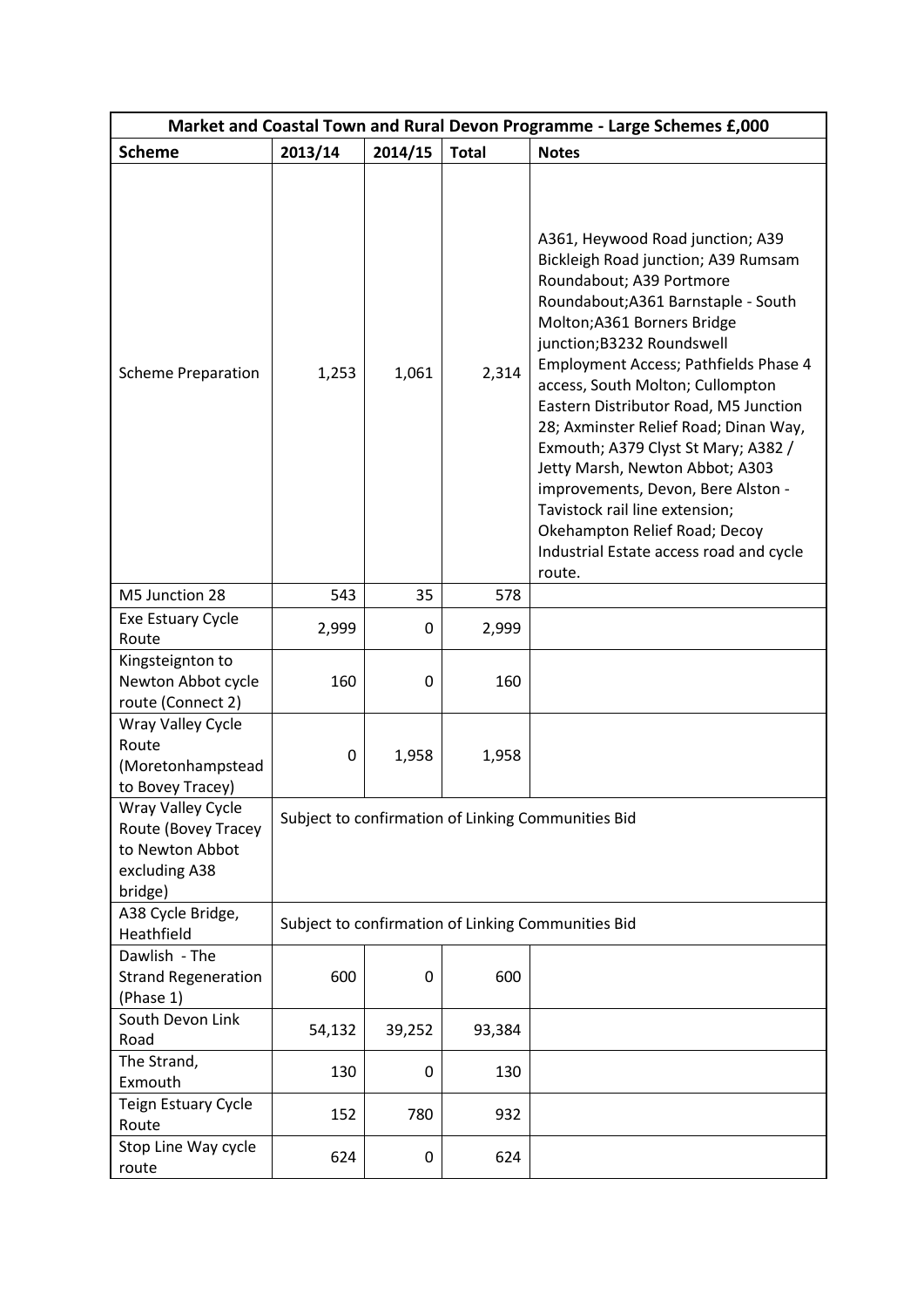| Market and Coastal Town and Rural Devon Programme - Large Schemes £,000 |         |          |              |              |  |  |  |
|-------------------------------------------------------------------------|---------|----------|--------------|--------------|--|--|--|
| <b>Scheme</b>                                                           | 2013/14 | 2014/15  | <b>Total</b> | <b>Notes</b> |  |  |  |
| Ruby Way cycle                                                          | 98      | 0        | 98           |              |  |  |  |
| route                                                                   |         |          |              |              |  |  |  |
| <b>Exeter to Broadclyst</b>                                             | 136     | 0        | 136          |              |  |  |  |
| cycle route                                                             |         |          |              |              |  |  |  |
| Exeter to Crediton &                                                    | 21      | $\Omega$ | 21           |              |  |  |  |
| Tiverton                                                                |         |          |              |              |  |  |  |
| <b>Ottery St Mary Cycle</b>                                             | 39      | $\Omega$ | 39           |              |  |  |  |
| <b>Bridge</b>                                                           |         |          |              |              |  |  |  |
| Taw and Seven                                                           |         |          |              |              |  |  |  |
| Brethren Pedestrian                                                     | 60      | 0        | 60           |              |  |  |  |
| / Cycle Bridges,                                                        |         |          |              |              |  |  |  |
| Barnstaple                                                              |         |          |              |              |  |  |  |
| Completion of                                                           |         |          |              |              |  |  |  |
| previous year                                                           |         |          |              |              |  |  |  |
| schemes including                                                       | 421     | 0        | 421          |              |  |  |  |
| Barnstaple Western                                                      |         |          |              |              |  |  |  |
| <b>Bypass</b>                                                           |         |          |              |              |  |  |  |
|                                                                         | 58,008  | 51,493   | 109,501      |              |  |  |  |

| Market and Coastal Towns and Rural Devon Programme - Other Schemes £,000 |         |          |       |                                                                                                            |  |
|--------------------------------------------------------------------------|---------|----------|-------|------------------------------------------------------------------------------------------------------------|--|
| <b>Scheme</b>                                                            | 2013/14 | 2014/15  | Total | <b>Notes</b>                                                                                               |  |
| A379 Corridor                                                            | 34      | 0        | 34    | Powderham, Starcross, Exminster<br>traffic management and pedestrian /<br>cycle facilities                 |  |
| Bus waiting infrastructure<br>improvements                               | 98      | 50       | 148   | Bus shelters - Ivybridge, Clyst St<br>George, Cockwood A379, A379 Cofton,<br><b>Wilder Road Ilfracombe</b> |  |
| Car Clubs                                                                | 75      | $\Omega$ | 75    | Various locations - additional vehicles<br>and parking faciilities                                         |  |
| Casualty and Severity Reduction                                          | 125     | 125      | 250   | Schemes to be identified                                                                                   |  |
| Completion of schemes from<br>2012/13                                    | 75      | 0        | 75    | Various                                                                                                    |  |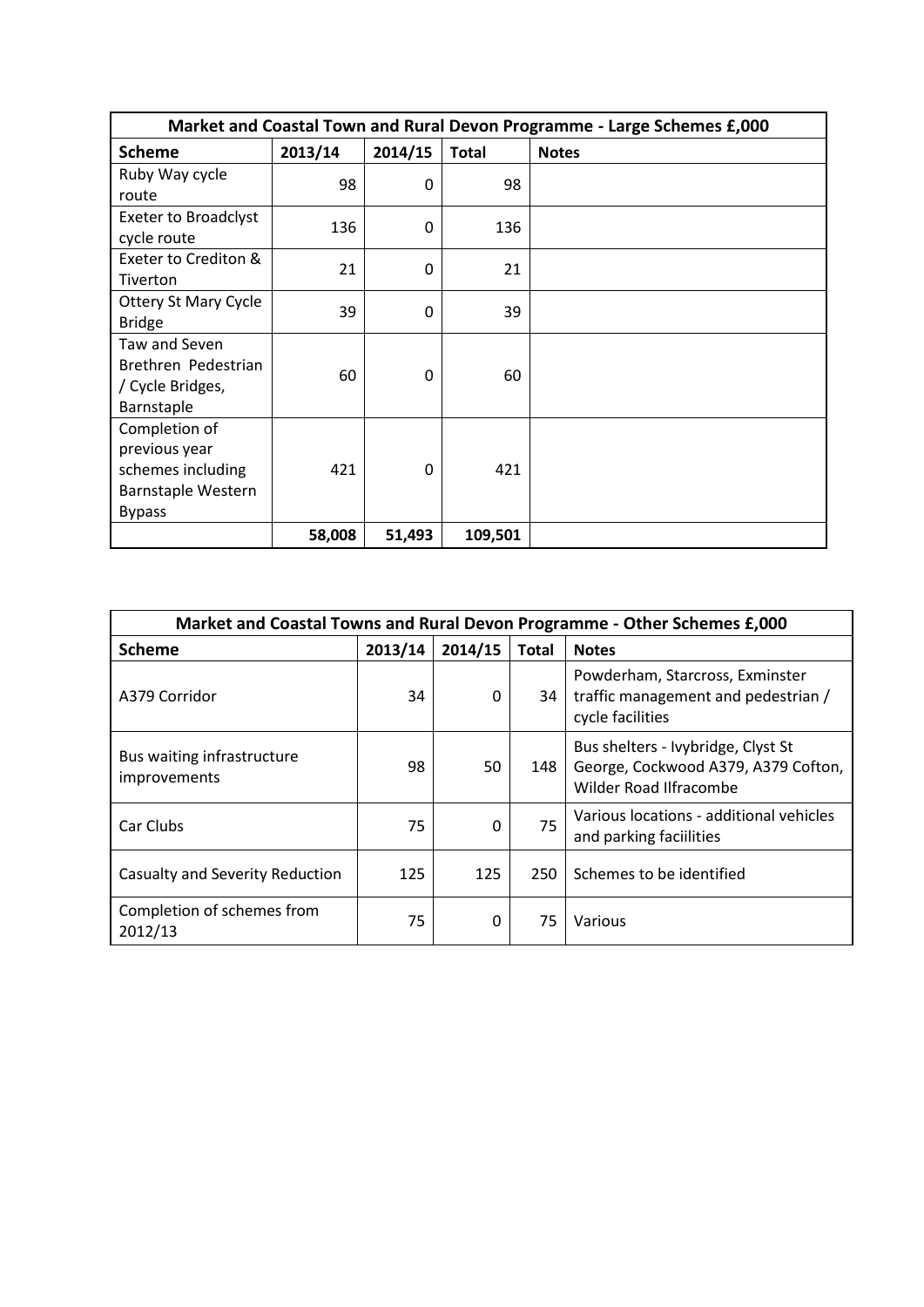| Market and Coastal Towns and Rural Devon Programme - Other Schemes £,000 |                                                              |         |              |                                                                                                                                                                                                                                                                                                                                                                                                                                                                                                                                                                   |  |  |
|--------------------------------------------------------------------------|--------------------------------------------------------------|---------|--------------|-------------------------------------------------------------------------------------------------------------------------------------------------------------------------------------------------------------------------------------------------------------------------------------------------------------------------------------------------------------------------------------------------------------------------------------------------------------------------------------------------------------------------------------------------------------------|--|--|
| <b>Scheme</b>                                                            | 2013/14                                                      | 2014/15 | <b>Total</b> | <b>Notes</b>                                                                                                                                                                                                                                                                                                                                                                                                                                                                                                                                                      |  |  |
| Dartmoor Cycle Network                                                   | Subject to confirmation of<br><b>Linking Communities Bid</b> |         |              | Bridestowe Station, Clearbrook Ramp,<br>Grenofen Link, Drakes Trail to<br>Princetown, Moretonhamsptead to<br>Okehampton, Chudleigh to Wray<br>Valley, Meldon Viaduct improvements,<br>Allbrea improvements (Granite Way),<br>Round Dartmoor Way, Dartmoor Taxis<br>cycle scheme, cycle parking, signage<br>and car park upgrades, Okehampton<br>to Exeter on road signage, Rattlebrook<br>Railway cycle route, Okehampton<br>(east) to college, town centre and<br>Granite Way via Fatherford bridge,<br>Pegasus Way, Launceston to Dartmoor<br>on road signage,. |  |  |
| Highway Improvements                                                     | 725                                                          | 0       | 725          | Totnes Redworth Signals, Cullompton<br>Station Road / High Street, Totnes<br>Coronation Road / Station Road traffic<br>management and pedestrian crossing,<br>A39 Westaway Plain Junction,<br>Barnstaple                                                                                                                                                                                                                                                                                                                                                          |  |  |
| Invest in Devon                                                          | 94                                                           | 0       | 94           | Local community schemes                                                                                                                                                                                                                                                                                                                                                                                                                                                                                                                                           |  |  |
| Local Walking and Cycling<br>Improvements                                | 1,000                                                        | 981     | 1,981        | Kingskerswell Newton Road corridor /<br>vilage centre, walking and cycling<br>access to schools, Barnstaple<br>Longbridge to rail station, Kenton<br>South Town, South View Road<br>footbridge Willand, Belle parade<br>Crediton, Sidbury - Sidford, cycle<br>parking in market and coastal towns,<br>Ogwell to Newton Abbot,.                                                                                                                                                                                                                                    |  |  |
| <b>LSTF Access to Education</b><br><b>Schemes</b>                        | 120                                                          | 100     | 220          | Local schemes                                                                                                                                                                                                                                                                                                                                                                                                                                                                                                                                                     |  |  |
| LSTF Access to Employment<br>Schemes                                     | 263                                                          | 20      | 283          | <b>Local Schemes</b>                                                                                                                                                                                                                                                                                                                                                                                                                                                                                                                                              |  |  |
| <b>Community Schemes</b>                                                 | 495                                                          | 0       | 495          | <b>Local Schemes</b>                                                                                                                                                                                                                                                                                                                                                                                                                                                                                                                                              |  |  |
| Public Rights of Way<br>Improvements                                     | 150                                                          | 100     | 250          | Diversion of routes following storm<br>damage, new and improved bridges<br>and local partnership schemes                                                                                                                                                                                                                                                                                                                                                                                                                                                          |  |  |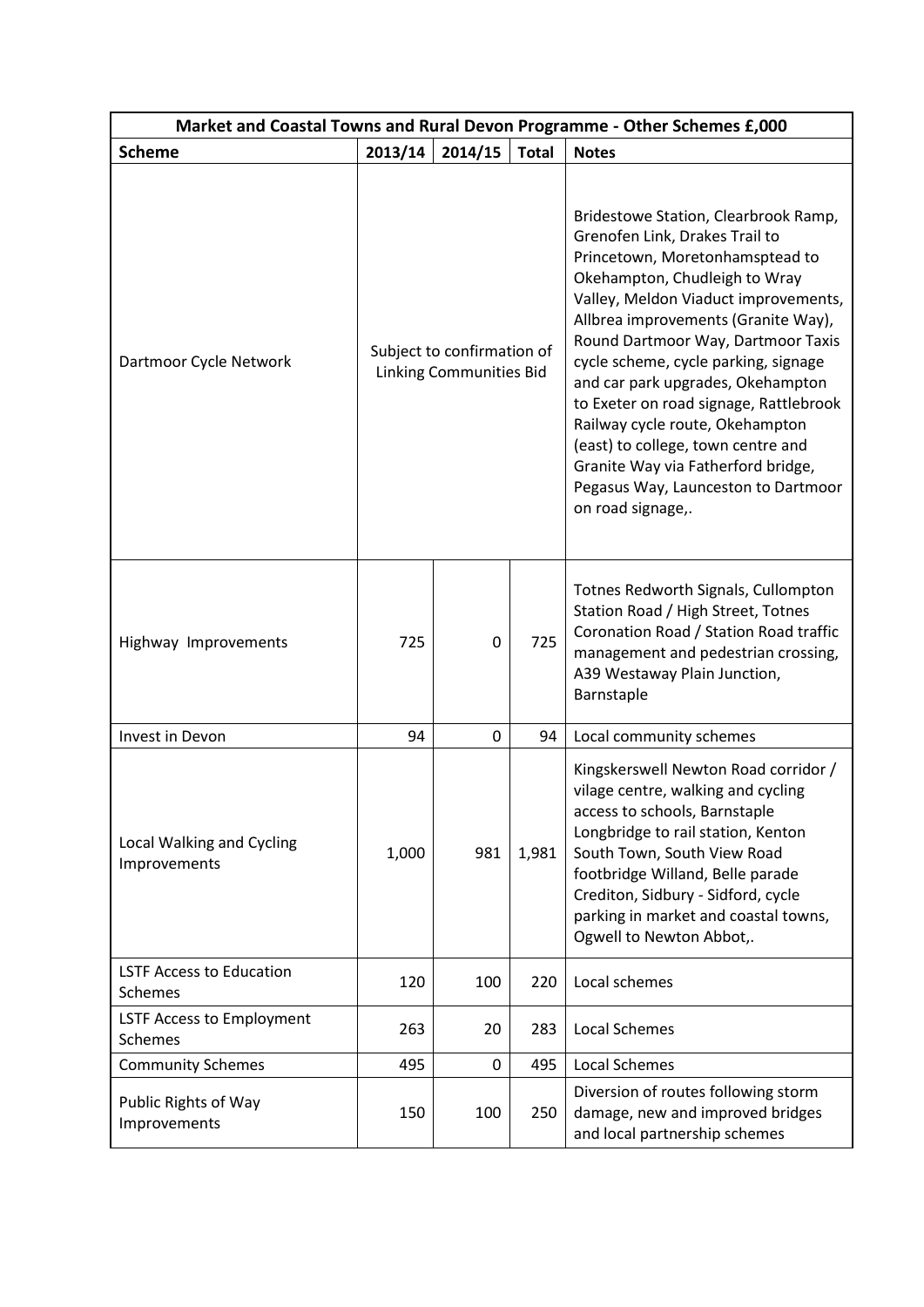| Market and Coastal Towns and Rural Devon Programme - Other Schemes £,000 |          |          |              |                                                                                                                                  |  |
|--------------------------------------------------------------------------|----------|----------|--------------|----------------------------------------------------------------------------------------------------------------------------------|--|
| <b>Scheme</b>                                                            | 2013/14  | 2014/15  | <b>Total</b> | <b>Notes</b>                                                                                                                     |  |
| <b>Watermouth Castle SWCP</b><br>Diversion                               | 260      | $\Omega$ | 260          |                                                                                                                                  |  |
| Strete - new section of SWCP                                             | 350      | 0        | 350          |                                                                                                                                  |  |
| Strategic Cycle Network - Rural<br>Connections                           | 20       | 250      | 270          | Torrington to Tarka Trail; Woodbury to<br>Exe Estuary Trail.                                                                     |  |
| Strategic Cycle Network - Rural<br>Routes                                | 260      | 500      | 760          | Tarka Trail, Willingcott to Knowle;<br>Tarka Trail Meeth to Hatherleigh;<br>Tamar Trails to Tavistock; Totnes -<br>Newton Abbot. |  |
| Strategic Cycle Network - Urban<br>Routes                                | 40       | 500      | 540          | Newton Abbot - Torbay via via<br>Kingskerswell; Dawlish Exeter Road to<br>town centre; Newton Abbot cycle hub                    |  |
| Strategic Cycle Routes - Urban<br>connections                            | 82       | 248      | 330          | Northern Exmouth to Exe Estuary<br>Walking and Cycling Link                                                                      |  |
| Town Centre Improvements                                                 | $\Omega$ | 50       | 50           | To be confirmed                                                                                                                  |  |
|                                                                          | 4,889    | 3,985    | 8,874        |                                                                                                                                  |  |

| <b>Exeter - Large Schemes £,000</b>                  |         |          |              |                                                                                                                                                                                                                                                                      |  |  |
|------------------------------------------------------|---------|----------|--------------|----------------------------------------------------------------------------------------------------------------------------------------------------------------------------------------------------------------------------------------------------------------------|--|--|
| <b>Scheme</b>                                        | 2013/14 | 2014/15  | <b>Total</b> | <b>Notes</b>                                                                                                                                                                                                                                                         |  |  |
| <b>Bridge Road</b>                                   | 500     | 520      | 1,020        |                                                                                                                                                                                                                                                                      |  |  |
| Exeter Airport access road                           | 115     | 1885     | 2,000        |                                                                                                                                                                                                                                                                      |  |  |
| Cumberland Way to Tithebarn<br>Lane Bridge Link Road | 200     | 5,000    | 5,200        |                                                                                                                                                                                                                                                                      |  |  |
| London Inn Square                                    | 50      | 0        | 50           |                                                                                                                                                                                                                                                                      |  |  |
| East of Exeter Phase 2                               | 1,007   | 30       | 1,037        |                                                                                                                                                                                                                                                                      |  |  |
| Exeter Library Public Realm                          | 140     | $\Omega$ | 140          |                                                                                                                                                                                                                                                                      |  |  |
| <b>Scheme Preparation</b>                            | 190     | 300      | 490          | M5 Junction 30, Exeter Bus Station,<br>Alphington Park and Ride, Blackhorse<br>Lane Link Road, Moor Lane<br>Roundabout improvements, East of<br>Exeter signage, Cumberland Way to<br>Pinhoe link, Alphington public real<br>enhancement, Science Park spine<br>road. |  |  |
| <b>Exhibition Way Link Road</b>                      | 25      | 20       | 45           |                                                                                                                                                                                                                                                                      |  |  |
|                                                      | 2,267   | 7,755    | 10,022       |                                                                                                                                                                                                                                                                      |  |  |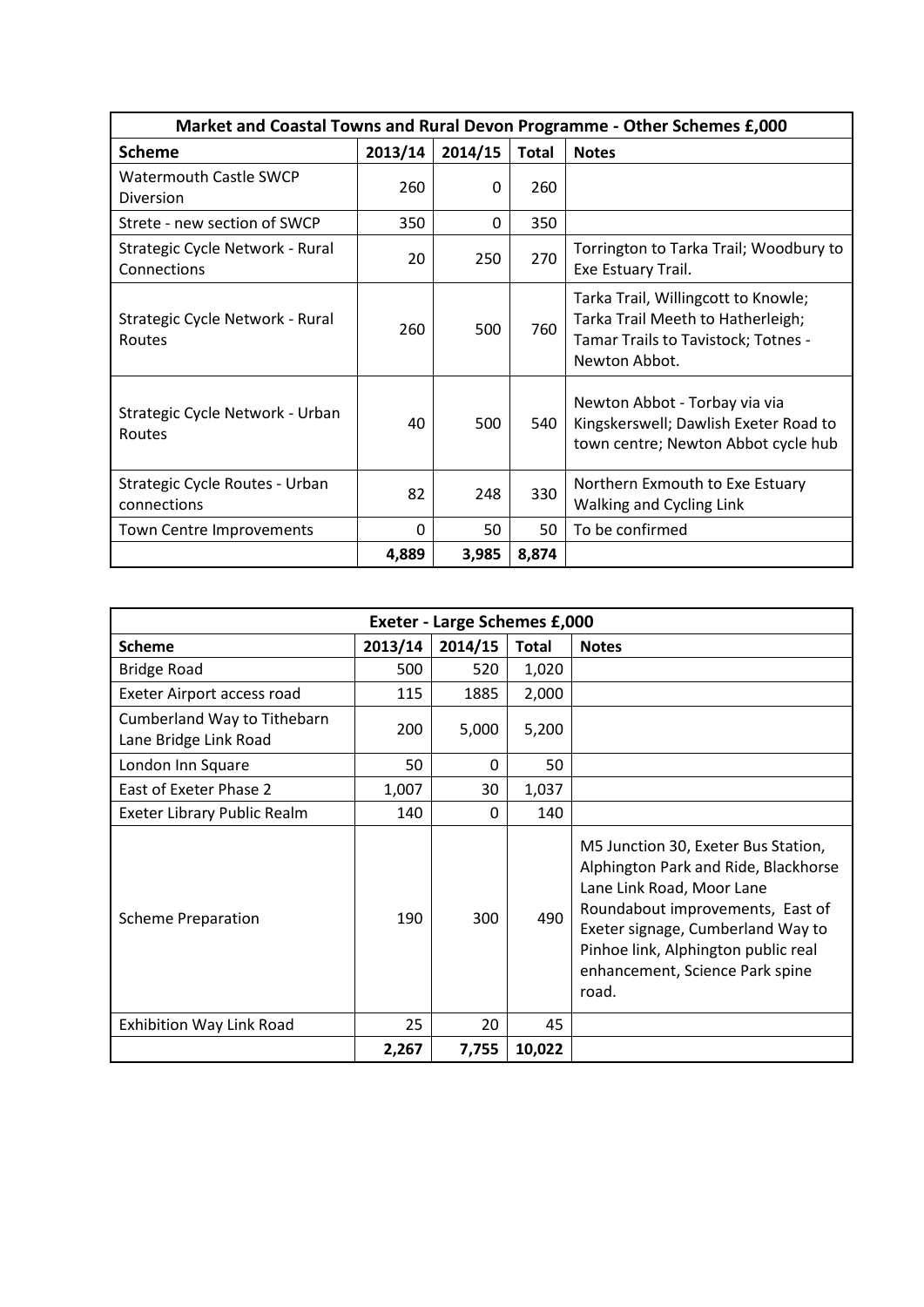| <b>Exeter - Other Schemes £,000</b>          |         |         |              |              |  |  |
|----------------------------------------------|---------|---------|--------------|--------------|--|--|
| <b>Scheme</b>                                | 2013/14 | 2014/15 | <b>Total</b> | <b>Notes</b> |  |  |
| <b>Highway Management</b>                    | 35      | 0       | 35           |              |  |  |
| <b>Bus Improvements (priority</b><br>access) | 23      | 0       | 23           |              |  |  |
| <b>Exeter Aids to Movement</b>               | 25      | 0       | 25           |              |  |  |
| Road Safety Audits of 2013/14<br>schemes     | 4       | 0       | 4            |              |  |  |
| <b>HGV</b> routeing                          | 18      | 0       | 18           |              |  |  |
| Casualty and Severity Reduction              | 100     | 100     | 200          |              |  |  |
| Walking and Cycling Schemes                  | 250     | 250     | 500          |              |  |  |
| 2014/15 schemes                              | 100     | 100     | 200          |              |  |  |
|                                              | 470     | 450     | 920          |              |  |  |